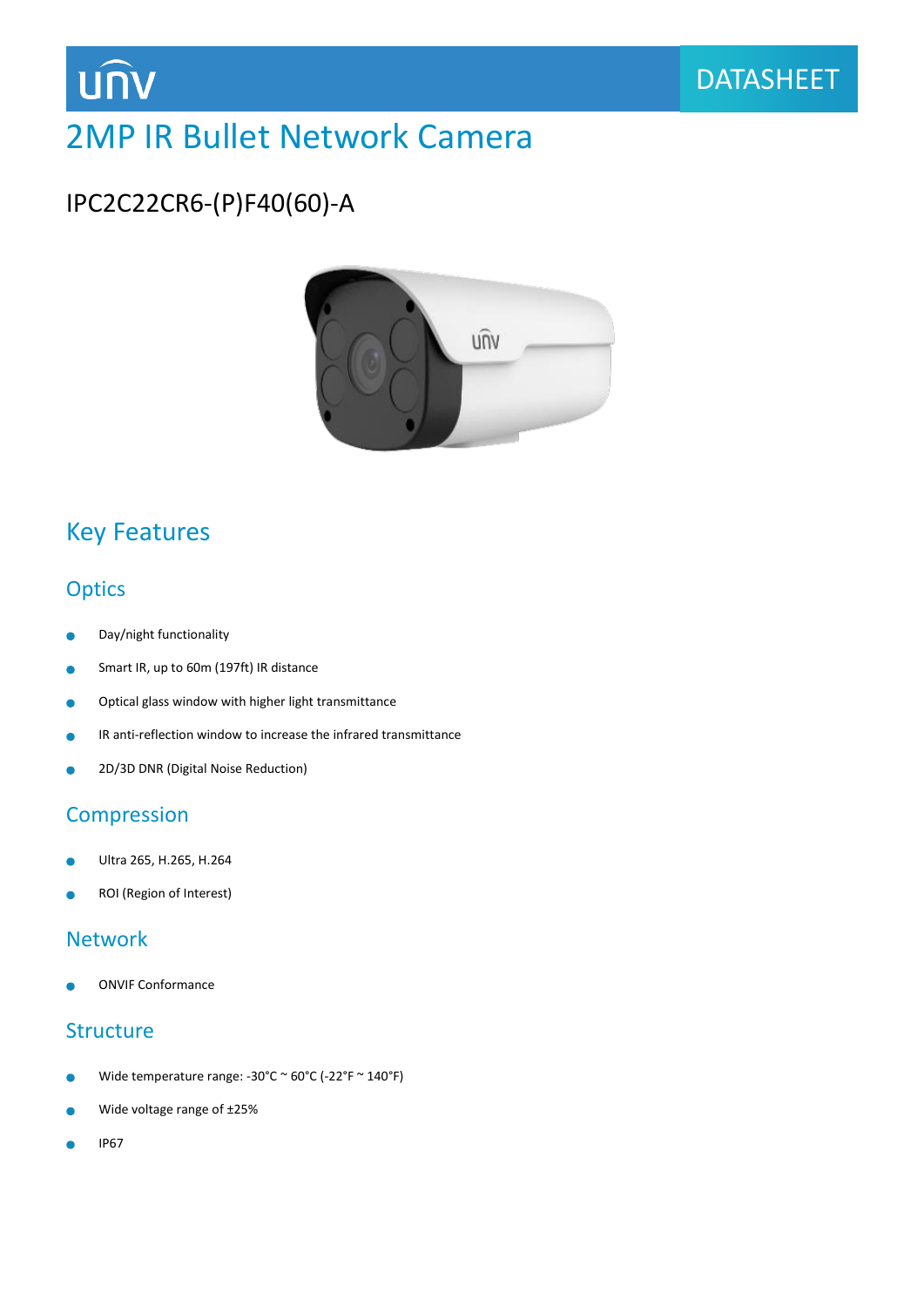# UN

## Specifications

|                                                         | <b>IPC2C22CR6-F40-A</b>                                     |            |             | IPC2C22CR6-PF40(60)-A          |               |              |  |
|---------------------------------------------------------|-------------------------------------------------------------|------------|-------------|--------------------------------|---------------|--------------|--|
| Camera                                                  |                                                             |            |             |                                |               |              |  |
| 1/2.7", 2.0 megapixel, progressive scan, CMOS<br>Sensor |                                                             |            |             |                                |               |              |  |
| Lens                                                    | 4.0mm@F2.0                                                  |            |             | 4.0mm@F2.0<br>6.0mm@F2.0       |               |              |  |
| <b>DORI Distance</b>                                    | Lens (mm)                                                   | Detect (m) | Observe (m) |                                | Recognize (m) | Identify (m) |  |
|                                                         | 4.0                                                         | 60         | 24          |                                | 12            | 6            |  |
|                                                         | 6.0                                                         | 90         | 36          |                                | 18            | 9            |  |
| Angle of View (H)                                       | 4mm: 86.5°                                                  |            |             |                                |               |              |  |
|                                                         | 6mm: 55.4°                                                  |            |             |                                |               |              |  |
| Angle of View (V)                                       | 4mm: 44.1°                                                  |            |             |                                |               |              |  |
|                                                         | 6mm: 30.2°                                                  |            |             |                                |               |              |  |
| Angle of View (O)                                       | 4mm: 106.4°<br>6mm: 68.1°                                   |            |             |                                |               |              |  |
| Shutter                                                 | Auto/Manual, 1 ~ 1/100000s                                  |            |             |                                |               |              |  |
|                                                         | Colour: 0.01Lux (F2.0, AGC ON)                              |            |             |                                |               |              |  |
| Minimum Illumination                                    | OLux with IR on                                             |            |             |                                |               |              |  |
| Digital noise reduction                                 | 2D/3D DNR                                                   |            |             |                                |               |              |  |
| Day/Night                                               | IR-cut filter with auto switch (ICR)                        |            |             |                                |               |              |  |
| S/N                                                     | >52dB                                                       |            |             |                                |               |              |  |
| IR Range                                                | Up to 60m (197ft) IR range                                  |            |             |                                |               |              |  |
| <b>WDR</b>                                              | <b>DWDR</b>                                                 |            |             |                                |               |              |  |
| Video                                                   |                                                             |            |             |                                |               |              |  |
| Video Compression                                       | Ultra 265, H.265, H.264                                     |            |             |                                |               |              |  |
| H.264 code profile                                      | Baseline profile, Main Profile                              |            |             |                                |               |              |  |
| Frame Rate                                              | Main Stream: 1080P (1920*1080), Max 25fps;                  |            |             |                                |               |              |  |
|                                                         | Sub Stream: 4CIF (704*576), Max 25fps;                      |            |             |                                |               |              |  |
|                                                         | Third Stream: CIF (352*288), Max 25fps                      |            |             |                                |               |              |  |
| <b>HLC</b>                                              | Supported                                                   |            |             |                                |               |              |  |
| <b>BLC</b>                                              | Supported                                                   |            |             |                                |               |              |  |
| OSD                                                     | Up to 4 OSDs                                                |            |             |                                |               |              |  |
| Privacy Mask                                            | Up to 4 areas                                               |            |             |                                |               |              |  |
| ROI                                                     | Up to 2 areas                                               |            |             |                                |               |              |  |
| <b>Motion Detection</b>                                 | Up to 4 areas                                               |            |             |                                |               |              |  |
| <b>Network</b>                                          |                                                             |            |             |                                |               |              |  |
| Protocols                                               | IPv4, TCP, UDP, RTP, RTSP, DNS, HTTP, DHCP, DDNS, NTP, UPnP |            |             |                                |               |              |  |
| Compatible Integration                                  | ONVIF (Profile S, Profile T), API                           |            |             |                                |               |              |  |
| Interface                                               |                                                             |            |             |                                |               |              |  |
| Network                                                 | 10/100M Base-TX Ethernet                                    |            |             |                                |               |              |  |
| General                                                 |                                                             |            |             |                                |               |              |  |
| Power                                                   | DC 12V±25%                                                  |            |             | DC 12V±25%, PoE (IEEE 802.3af) |               |              |  |
|                                                         | Power consumption: Max 5W                                   |            |             |                                |               |              |  |
| Dimensions $(L \times W \times H)$                      | $169.4 \times 98.1 \times 92.0$ mm (6.7" × 3.9" × 3.6")     |            |             |                                |               |              |  |